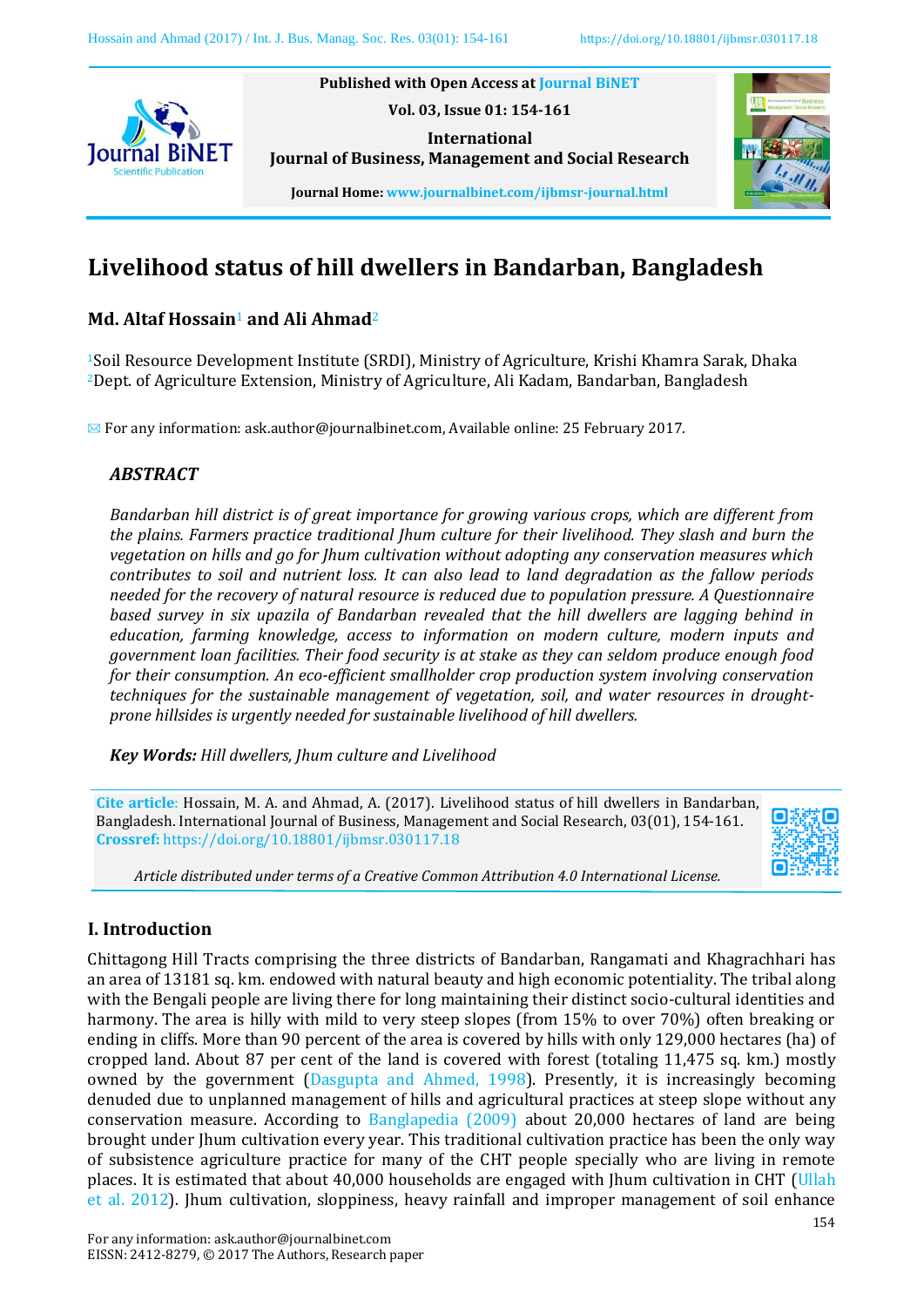nutrient depletion through erosion. Accelerated soil erosion is the greatest hazard for the long term maintenance of soil fertility. Tripura and Harun (2003) carried out a survey to observe the dependency rate of community on jhum cultivation, past and present status of jhum cultivation, it alternatives, and socio-economic status of jhum cultivators. Gafur et al. (2003) carried out a research to find out runoff and losses of soil and nutrients from small watersheds under shifting cultivation in the CHT. Borggaard et al. (2003) carried out a study to analyze the sustainability appraisal of shifting cultivation in CHT. Dewan (2008) conducted a survey work to analyze the socio-economic status of Jhum cultivators. The Chittagong Hill Tracts region is of great importance for growing various crops, which are different from the plains. But unfortunately no permanent and systematic agriculture practices have so for been developed. Slash and burn practices, also known as shifting cultivation**,**  swidden agriculture, or simply jhum**,** is an ancient form of agriculture practiced by 200 to 500 million people around the world currently. Tripura and Harun (2003) carried out a survey to observe the dependency rate of community on jhum cultivation, past and present status of jhum cultivation, it alternatives and socio-economic status of jhum cultivators. Dewan (2008) conducted a survey work to analyze the socio-economic status of jhum cultivators. Thus the study was undertaken to assess the present livelihood status of hill dwellers in Bandarban hill district to help the planners to come up with appropriate development programs.



**Picture 01. Slash and burn for Jhum culture.**

# **II. Materials and Methods**

Primary data has been collected by conducting a survey work with a well-prepared semi structured questionnaire. The questions were asked in traditional language (Chakma) but the answer written in English language. Data were analyzed by using SPSS version 10 software. Ruma, Lama, Thanchi, Ruwangchhari, Alikadam, Bandarban sadar upazila of Bandarban district. Total 120 farmers, of which 20 farmers were sampled from each upazila and interviewed during January to March 2015.

# **III. Results and Discussion**

### **Age**

Farmer age ranged from 22 to 76 years. Most of farmers (46%) are of middle aged (35-50) followed by old (32%) and young (22%) (Figure 01).

| Age group | Age (years) | Number | $\%$     |
|-----------|-------------|--------|----------|
| Young     | Up to 34    | 26     | າາ<br>∠∠ |
| Middle    | $35 - 50$   | 55     | 46       |
| Old       | Above 50    | 39     | 32       |

# **Education**

Out of 120 farmers 57 farmers (57%) were illiterate (Figure 02) followed by primary (39%) and secondary (20%) level of education. Only 3% of the respondent farmers had higher secondary level of education. According to a 2010 survey by the Bangladesh Bureau of Statistics (BBS), the literacy rate of Bangladesh is 59.82 percent.

| Category                | Level of education       | Number | $\%$ |
|-------------------------|--------------------------|--------|------|
| Illiterate              | Unable to read and write | 57     |      |
| Primary                 | Class I to V             | 39     |      |
| Secondary               | Class VI to X            | 20     |      |
| <b>Higher Secondary</b> | Class XI & XII           |        |      |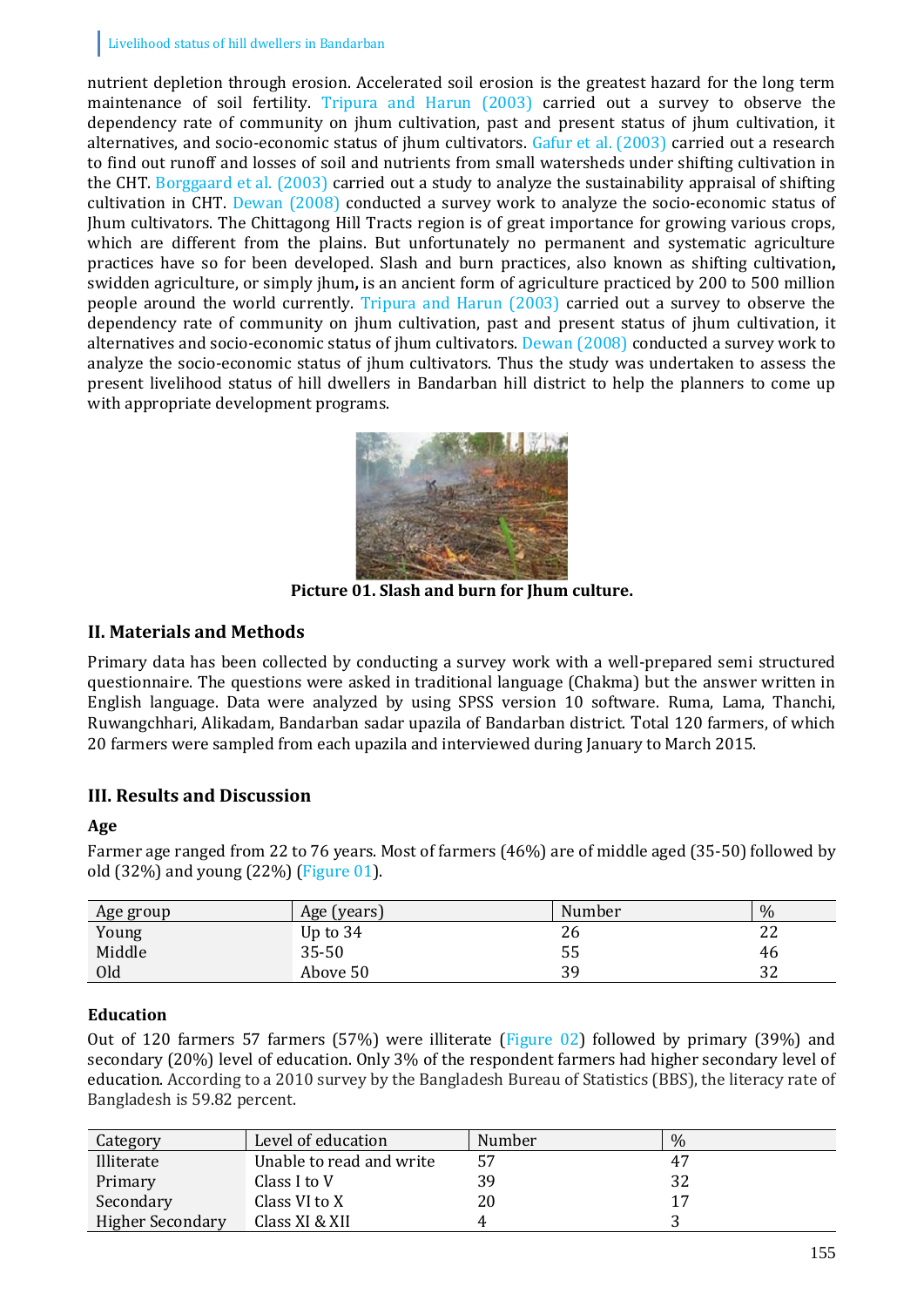

**Figure 01. Frequency distribution of farmer age.**



**Figure 02. Frequency distribution of farmer education.**

#### **Family size**

Family size ranged from4 to17 members. Most of the respondents (53%) have medium sized family (5 to 7 members) followed by small and large family. The average household size in Bangladesh is 4.4 persons per family, down from 4.8 in 2001 and 5.5 in 1991 (HEIS, 2005).

| Category | Family size (number) | Number | $\%$ |
|----------|----------------------|--------|------|
| Small    | Up to $4$            | ے د    |      |
| Medium   | 5 to 7               | 64     |      |
| Large    | Above 7              | 24     |      |



#### **Figure 03. Frequency distribution of family size**.

#### **Food**

Daily food demand (rice) is 0.5 kg per capita. Most of the family reported to be of food deficit. Rasul (2002) reported that poverty is widespread in the CHT particularly in rural areas. Many rural families suffer from chronic food shortages. On an average, shifting or Jhum cultivation cannot support a family for more than six months (ADB, 2001). Study revealed that 24.5 %, 36.7 % and 38.9 % households in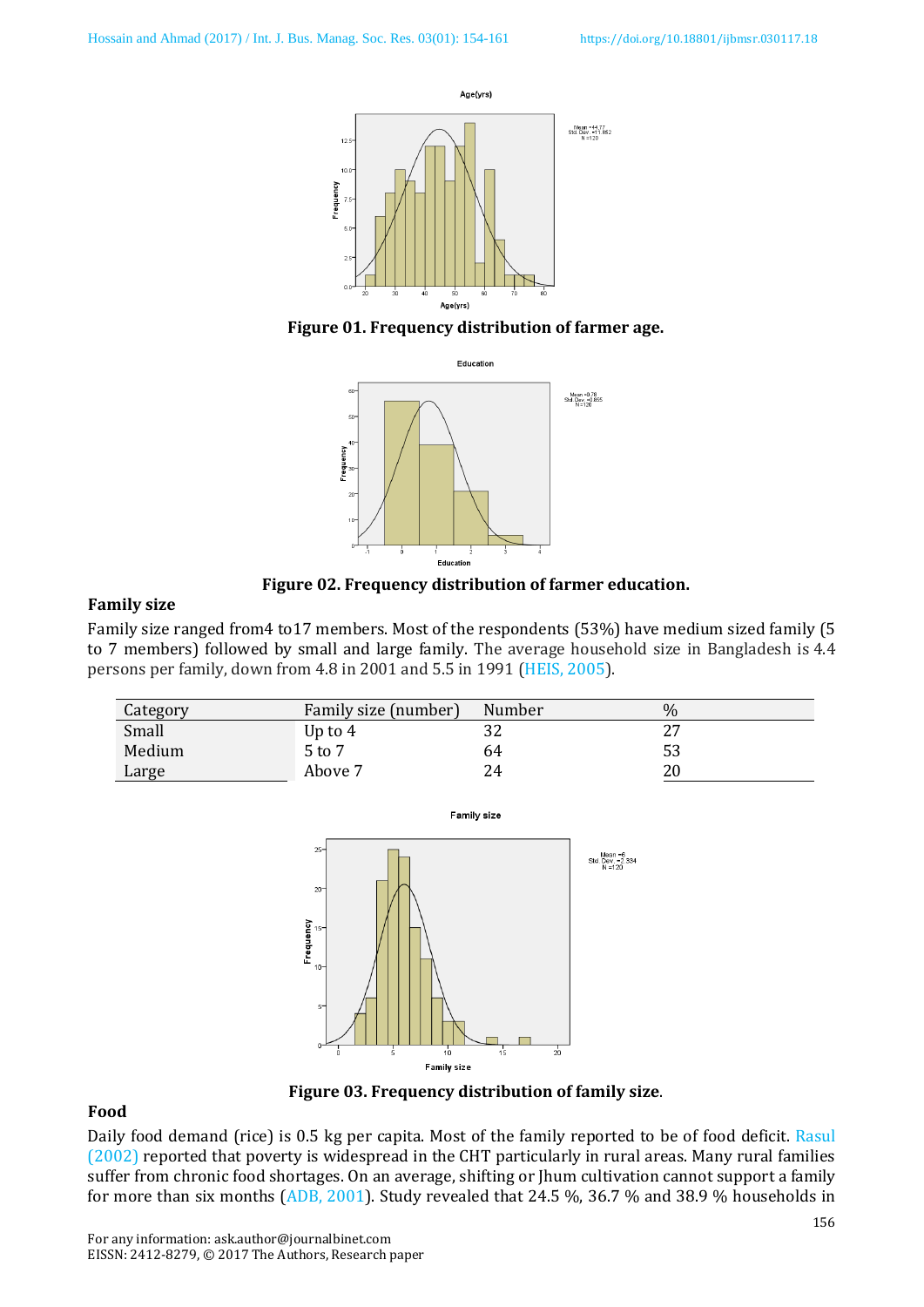all ethnic groups have high, moderate and low level of food insecurity respectively, while 46.7 %, 27.8% and 25.6% non-ethnic households in high, moderate and low level of food insecurity, respectively. On average, per household per annum food (rice) shortage was found higher (0.87 ton) for non-ethnic and lower for ethnic households (0.49 ton) which constitutes 84.5% and 45.9%, respectively (Jamal Uddin et al. 2010). Food insecurity is a great concern in CHT where it sometimes becomes very difficult to arrange three meals particularly for medium or big families.



#### **Figure 04. Frequency distribution of food demand.**

**Figure 05. Frequency distribution of food security**

# **Homestead area**

Most of the family (80%) is reported to have smaller homestead area (1-20 decimal) with few having larger homestead area (>60 decimal).

| Category (decimal) | Number | $\%$ |
|--------------------|--------|------|
| Up to 20 decimal   | 96     | 80   |
| 21 to 40 decimal   | 13     |      |
| 41 to 60 decimal   |        |      |
| Above 60 decimal   |        |      |



**Figure 06. Frequency distribution of homestead area.**



**Picture 02. Homestead area of hill dwellers.**

# **Jhum cycle**

Jhum cycle means the fallow period of shifting cultivation. In the past most of the farmers followed a cycle of more than 6 years. In the current survey it was observed that jhum cycle in most cases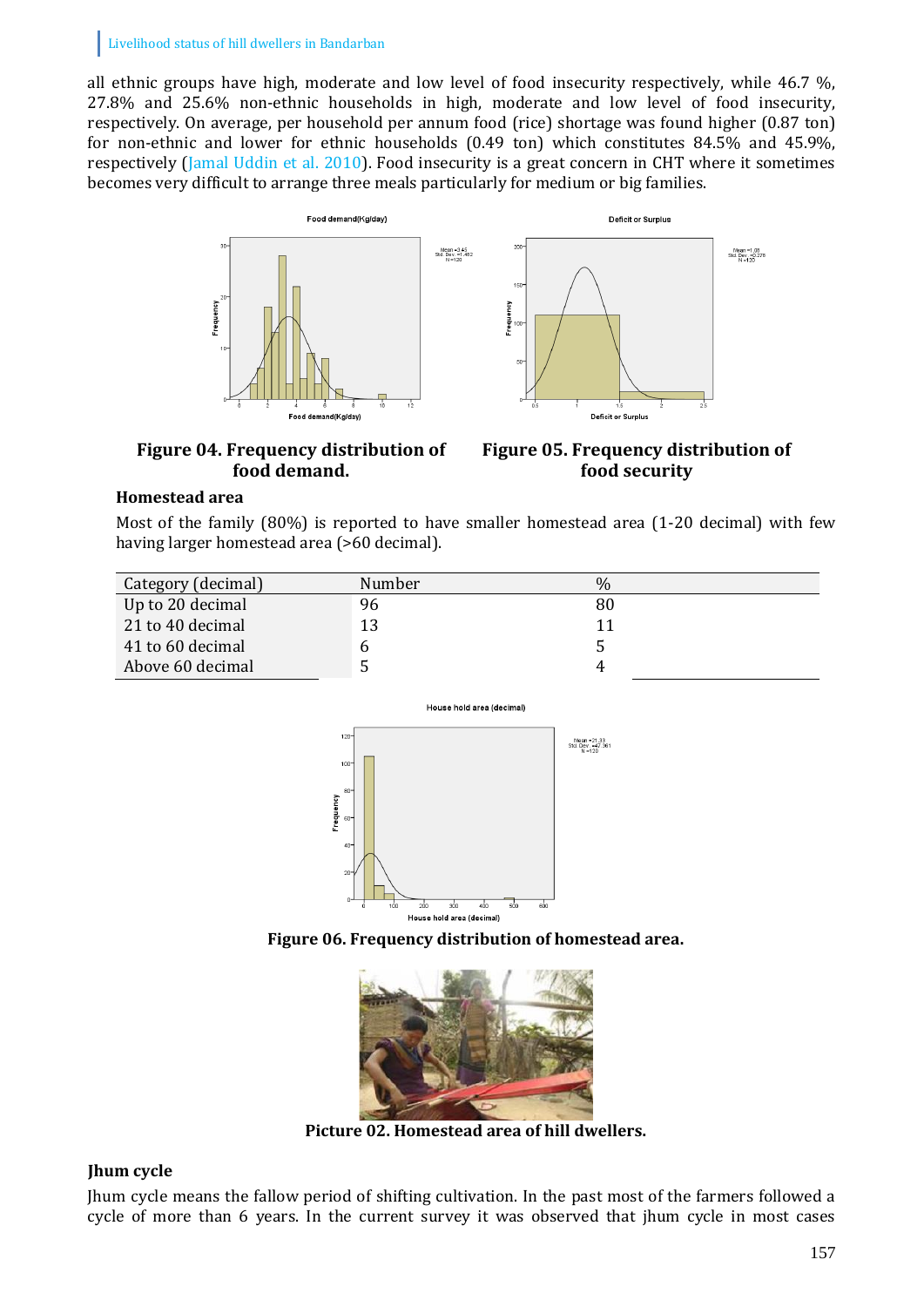reduced to 3 years (Figure 07). Chakma and Nahar (2012) observed that of the respondents (about 80.00%) practiced fallow period ≤3 years for shifting cultivation and the rest of the respondents said that they practiced 4-6 years for jhum cycle. Many studies have demonstrated that weeds become more problematic when the fallow is short (de Rouw, 1995; Dingkuhn et al. 1999). When the fallow period goes below 3-4 years, soil fertility is not renewed, and erosion and weed competition increase dramatically (Van Keer, 2003).



**Figure 07. Frequency distribution of Jhum cycle interval.**

### **Cultivation method**

Most of the farmers reported that they usually cultivate along the slope of the hill for easy operation. But this in return encourages soil erosion as rain water erodes top soils down the slopes.

# **Land clearing practice**

Farmers mostly use slash and burn method for clearing the land for jhum culture. Thus the denuded hills become susceptible to water erosion after the onset of monsoon. Jhum is the major agricultural practice in hilly areas occupying about 32000 ha/yr and average soil loss from Jhum is 40-45 t/ha/yr, the highest being observed in steep (33-42%) slopes and the lowest in gentle slopes (15%) (Shoaib et al. 1998).







**Picture 03. Cultivation along the hill slope.**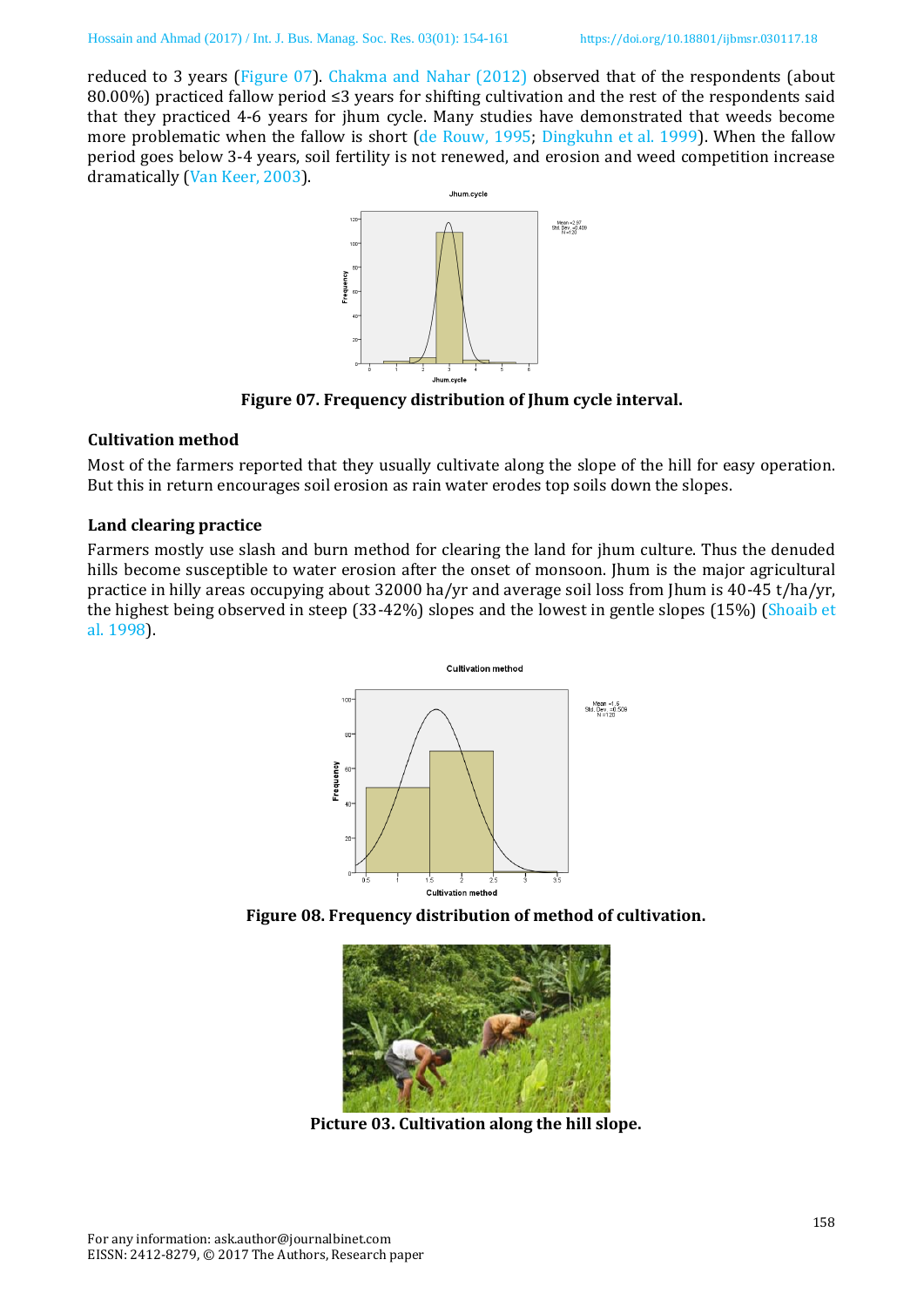

**Figure 09. Frequency distribution of farming practice.**



**Picture 04. Denudation of hill slopes for jhum culture.**

# **Fruit trees and timber trees in homestead area**

Most of the farmers have fewer fruit and timber trees (<10) in homestead areas.



**Figure 10. Frequency distribution fruit trees in homestead.**



### **Jhum area**

Most of the farmers (48%) have 101-200 decimal of Jhum cultivated area (Figure 12). 32% have 101 to 200 decimal Jhum areas. Few farmers have >400 decimal for Jhum culture. In a similar study in Rangamati, Chakma and Nahar (2012) found that about 60% of the respondents have only 1-2 acres of land for jhum cultivation and 25% of the respondents have 2.1- 3 acres of land.

| Category (decimal) | Number | $\%$ |
|--------------------|--------|------|
| Up to 100 decimal  | 32     | 27   |
| 101 to 200 decimal | 58     | 48   |
| 201 to 400 decimal |        | 19   |
| Above 400 decimal  |        |      |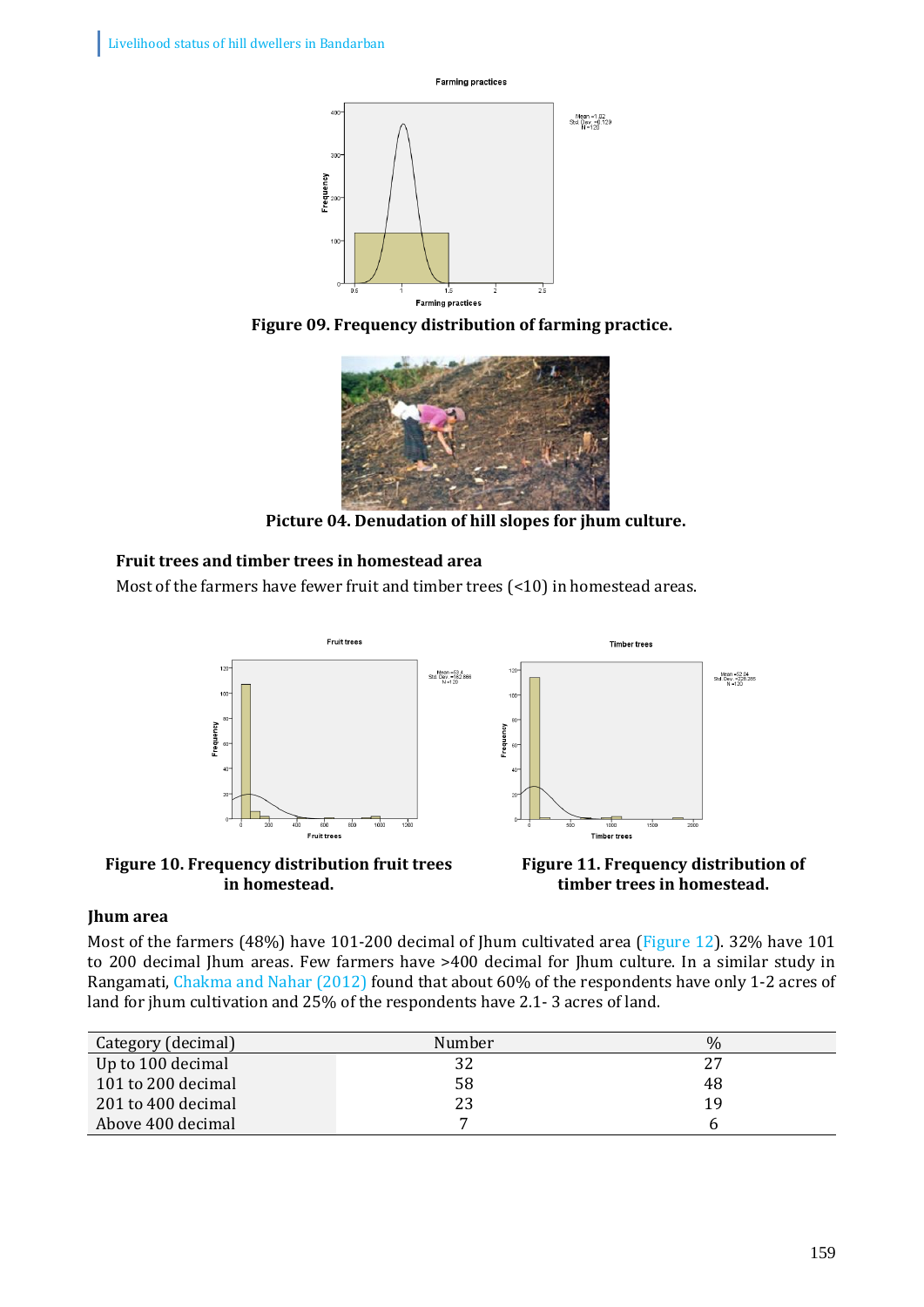#### Jhum cultavation area(decimal)



**Figure 12. Frequency distribution of Jhum area.**

#### **Crop mixture in Jhum culture**

Rice, Maize (locally known as makka), Sesame, Chili, Sweet gourd, Ashgourd, Marfa (cucurbit), Cotton, Turmeric and Zinger are dominant crop species. Farmers mainly use seeds of local variety that is why they could seldom harvest a good crop.

#### **Problems faced by farmers**

**Unavailability of quality seeds:** Due to remote communication farmers have little or no access to modern variety seeds. About 60% of the farmers mainly use the seeds they preserve for themselves. Other farmers buy seeds from neighbor or market.

**Knowledge gap due to poor access to information:** Due to remote communication and scarce opportunity to communicate with extension workers they lack knowledge on modern way of crop culture in sloping lands. Usually they dibble (sow) seeds along the slope which encourages soil erosion.



**Picture 05. Admixture of seeds for Jhum culture.**

**Unavailability of credit facility:** Farmers have little or no access to institutional credit facility.

**Rodents or animal attack:** Most of time farmers incur loss due to rodents or animal attack in their jhum fields, and

**Soil erosion or loss of soil fertility:** Farmers also responded that they get poor yield due to loss of soil fertility due to top soil loss.

### **IV. Conclusion**

Slash and burn practices, also known as shifting cultivation or swidden agriculture, or simply jhum, is an ancient form of agriculture practiced by millions of people around the world currently. This traditional cultivation practice has been the only way of subsistence agriculture practice for many of the CHT people specially who are living in remote places. Food insecurity is a great concern in CHT where it sometimes becomes very difficult to arrange three meals particularly for medium or big families. They slash and burn the vegetation on hills and go for Jhum cultivation which contributes to